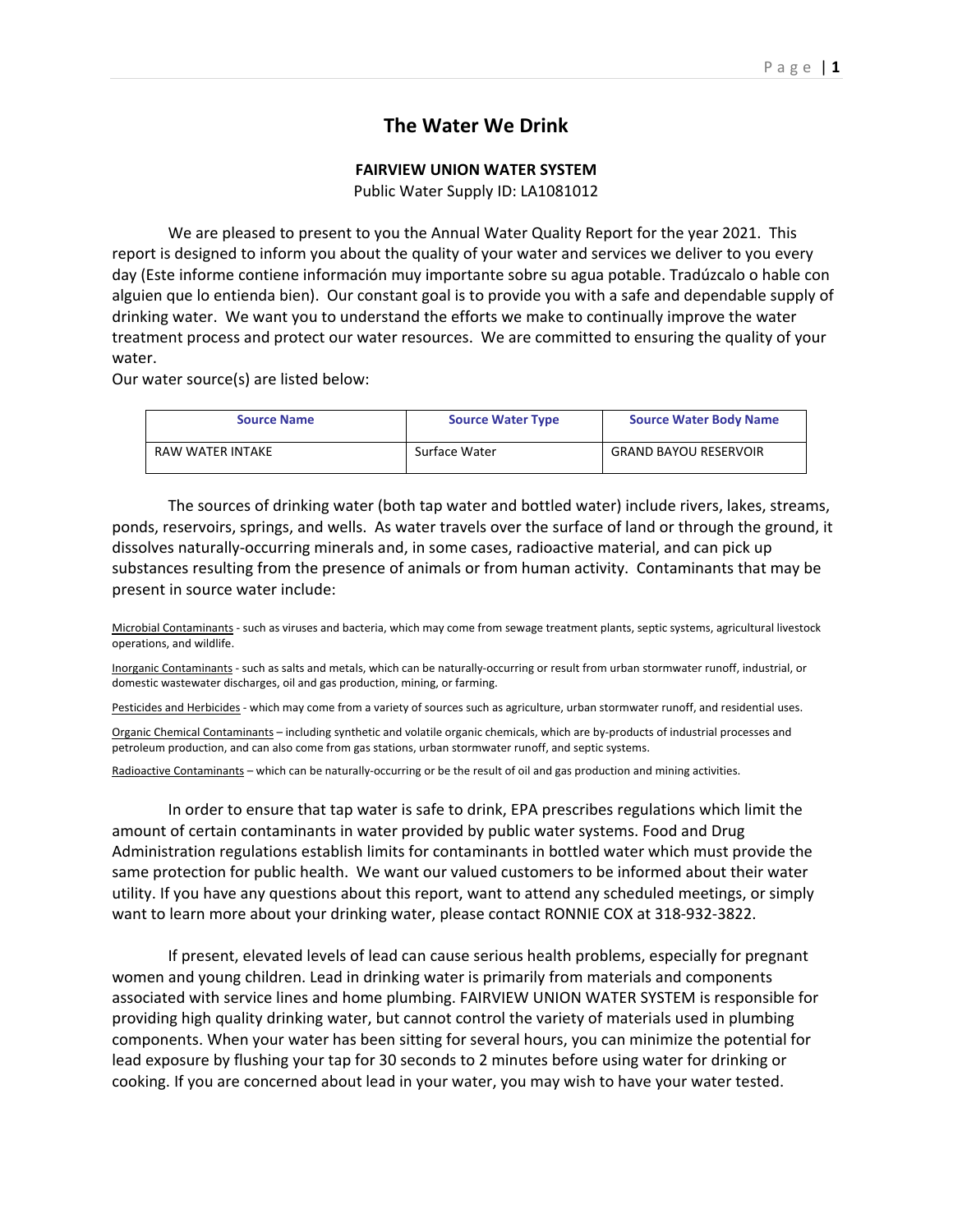Information on lead in drinking water, testing methods, and steps you can take to minimize exposure is available from the Safe Drinking Water Hotline or at http://www.epa.gov/safewater/lead.

The Louisiana Department of Health routinely monitors for constituents in your drinking water according to Federal and State laws. The tables that follow show the results of our monitoring during the period of January 1st to December 31st, 2021. Drinking water, including bottled water, may reasonably be expected to contain at least small amounts of some contaminants. The presence of contaminants does not necessarily indicate that water poses a health risk.

In the tables below, you will find many terms and abbreviations you might not be familiar with. To help you better understand these terms, we've provided the following definitions:

Parts per million (ppm) or Milligrams per liter (mg/L) – one part per million corresponds to one minute in two years or a single penny in \$10,000.

Parts per billion (ppb) or Micrograms per liter (ug/L) – one part per billion corresponds to one minute in 2,000 years, or a single penny in \$10,000,000.

Picocuries per liter  $(pCi/L)$  – picocuries per liter is a measure of the radioactivity in water.

Nephelometric Turbidity Unit (NTU) – nephelometric turbidity unit is a measure of the clarity of water. Turbidity in excess of 5 NTU is just noticeable to the average person.

Treatment Technique (TT) – an enforceable procedure or level of technological performance which public water systems must follow to ensure control of a contaminant.

Action level (AL) – the concentration of a contaminant that, if exceeded, triggers treatment or other requirements that a water system must follow.

Maximum contaminant level (MCL) – the "Maximum Allowed" MCL is the highest level of a contaminant that is allowed in drinking water. MCL's are set as close to the MCLG's as feasible using the best available treatment technology.

Maximum contaminant level goal (MCLG) – the "Goal" is the level of a contaminant in drinking water below which there is no known or expected risk to human health. MCLG's allow for a margin of safety.

Maximum residual disinfectant level (MRDL) – The highest level of a disinfectant allowed in drinking water. There is convincing evidence that addition of a disinfectant is necessary for control of microbial contaminants.

Maximum residual disinfectant level goal (MRDLG) – The level of a drinking water disinfectant below which there is no known or expected risk to health. MRDLGs do not reflect the benefits of the use of disinfectants to control microbial contaminants.

Level 1 assessment - A study of the water system to identify potential problems and determine (if possible) why total coliform bacteria have been found in our water system.

Level 2 Assessment - A very detailed study of the water system to identify potential problems and determine (if possible) why an E. coli MCL violation has occurred and/or why total coliform bacteria have been found in our water system on multiple occasions.

During the period covered by this report we had below noted violations of drinking water regulations.

| <b>Compliance Period</b> | Analyte                       | <b>Type</b> |
|--------------------------|-------------------------------|-------------|
| 1/1/2021 - 3/31/2021     | TOTAL HALOACETIC ACIDS (HAA5) | MCL, LRAA   |
| 1/1/2021 - 3/31/2021     | TOTAL HALOACETIC ACIDS (HAA5) | MCL, LRAA   |
| 1/1/2021 - 3/31/2021     | TTHM                          | MCL, LRAA   |
| 1/1/2021 - 3/31/2021     | TTHM                          | MCL, LRAA   |
| 4/1/2021 - 6/30/2021     | TTHM                          | MCL, LRAA   |
| 4/1/2021 - 6/30/2021     | TTHM                          | MCL, LRAA   |
| $4/1/2021 - 6/30/2021$   | TOTAL HALOACETIC ACIDS (HAA5) | MCL, LRAA   |
| 4/1/2021 - 6/30/2021     | TOTAL HALOACETIC ACIDS (HAA5) | MCL, LRAA   |
| 7/1/2021 - 9/30/2021     | TOTAL HALOACETIC ACIDS (HAA5) | MCL, LRAA   |
| 7/1/2021 - 9/30/2021     | TOTAL HALOACETIC ACIDS (HAA5) | MCL, LRAA   |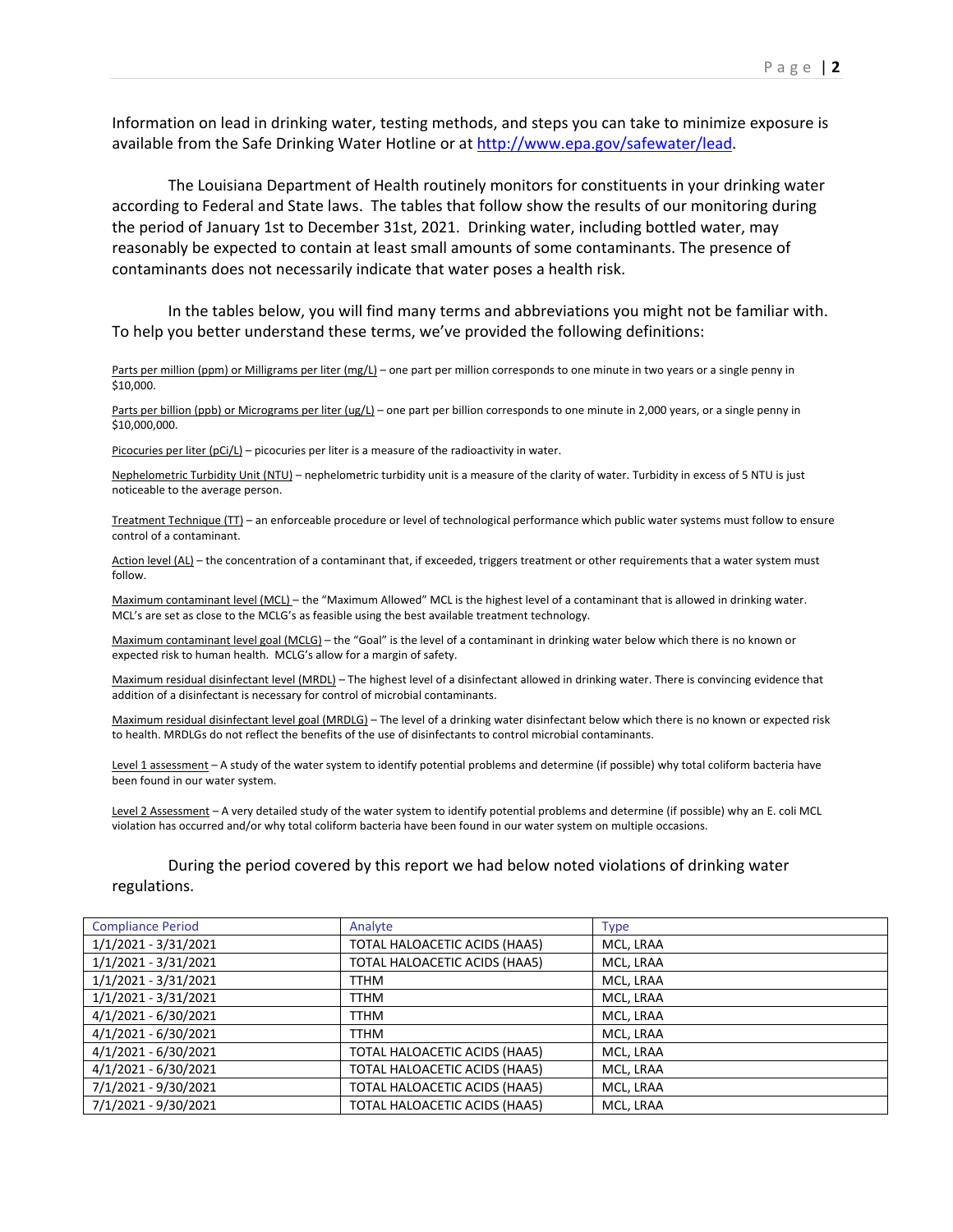| 7/1/2021 - 9/30/2021   | TTHM                          | MCL. LRAA |
|------------------------|-------------------------------|-----------|
| 7/1/2021 - 9/30/2021   | <b>TTHM</b>                   | MCL. LRAA |
| 10/1/2021 - 12/31/2021 | <b>TTHM</b>                   | MCL, LRAA |
| 10/1/2021 - 12/31/2021 | <b>TTHM</b>                   | MCL, LRAA |
| 10/1/2021 - 12/31/2021 | TOTAL HALOACETIC ACIDS (HAA5) | MCL, LRAA |
| 10/1/2021 - 12/31/2021 | TOTAL HALOACETIC ACIDS (HAA5) | MCL, LRAA |

Our water system tested a minimum of 2 samples per month in accordance with the Total Coliform Rule for microbiological contaminants. With the microbiological samples collected, the water system collects disinfectant residuals to ensure control of microbial growth.

| <b>Disinfectant</b> | Date | <b>Highest</b> | Unit | Range       | <b>MRDL</b> | <b>MRDLG</b> | <b>Typical Source</b>                    |
|---------------------|------|----------------|------|-------------|-------------|--------------|------------------------------------------|
|                     |      | <b>RAA</b>     |      |             |             |              |                                          |
| CHLORAMINE          | 2021 | -              | ppm  | 0.68 - 3.81 |             |              | Water additive used to control microbes. |

In the tables below, we have shown the regulated contaminants that were detected. Chemical Sampling of our drinking water may not be required on an annual basis; therefore, information provided in this table refers back to the latest year of chemical sampling results.

| Regulated<br>Contaminants     | <b>Collection</b><br><b>Date</b> | Highest<br>Value | Range     | Unit | <b>MCL</b> | <b>MCLG</b> | <b>Typical Source</b>                                                                          |
|-------------------------------|----------------------------------|------------------|-----------|------|------------|-------------|------------------------------------------------------------------------------------------------|
| ANTIMONY, TOTAL               | 1/14/2021                        | 0.12             | 0.12      | ppb  | 6          | 6           | Discharge from petroleum refineries; fire<br>retardants; ceramics; electronics; solder         |
| <b>DALAPON</b>                | 8/18/2021                        | 2.9              | $0 - 2.9$ | ppb  | 200        | 200         | Runoff from herbicide used on rights of way                                                    |
| HEXACHLOROCYCLO<br>PENTADIENE | 8/18/2021                        | 0.1              | $0 - 0.1$ | ppb  | 50         | 50          | Discharge from chemical factories                                                              |
| NITRATE-NITRITE               | 1/14/2021                        | 0.2              | 0.2       | ppm  | 10         | 10          | Runoff from fertilizer use; Leaching from septic<br>tanks, sewage; Erosion of natural deposits |

Turbidity is a measure of the cloudiness of the water. We monitor it because it is a good indicator of the effectiveness of our filtration system. The major sources of turbidity include soil runoff.

| Regulated<br><b>Contaminants</b> | <b>Collection</b><br>Date | <b>Highest</b><br>Value | Range         | Unit       | <b>MCL</b> | <b>MCLG</b> | <b>Typical Source</b> |
|----------------------------------|---------------------------|-------------------------|---------------|------------|------------|-------------|-----------------------|
| <b>TURBIDITY</b>                 | 06/15/2021                | 0.41                    | $0.02 - 0.41$ | <b>NTU</b> | 0.3        |             | Soil runoff           |

| Regulated<br><b>Contaminants</b> | <b>Collection</b><br>Date | Lowest<br>Percentage<br>Value | Range    | Unit       | <b>MCL</b> | <b>MCLG</b> | <b>Typical Source</b> |
|----------------------------------|---------------------------|-------------------------------|----------|------------|------------|-------------|-----------------------|
| <b>TURBIDITY</b>                 | 06/15/2021                | 98.9                          | 98.9-100 | <b>NTU</b> | 0.3        |             | Soil runoff           |

| Radionuclides                                           | Collection<br>Date | <b>Highest</b><br>Value | Range | Unit  | <b>MCL</b> | <b>MCLG</b> | <b>Typical Source</b>                                                                                                                                                                                                  |
|---------------------------------------------------------|--------------------|-------------------------|-------|-------|------------|-------------|------------------------------------------------------------------------------------------------------------------------------------------------------------------------------------------------------------------------|
| <b>GROSS BETA</b><br><b>PARTICLE</b><br><b>ACTIVITY</b> | 1/14/2021          | 2.81                    | 2.81  | pCi/l | 50         |             | Decay of natural and man-made deposits. Note: The gross<br>beta particle activity MCL is 4 millirems/year annual dose<br>equivalent to the total body or any internal organ. 50<br>pCi/L is used as a screening level. |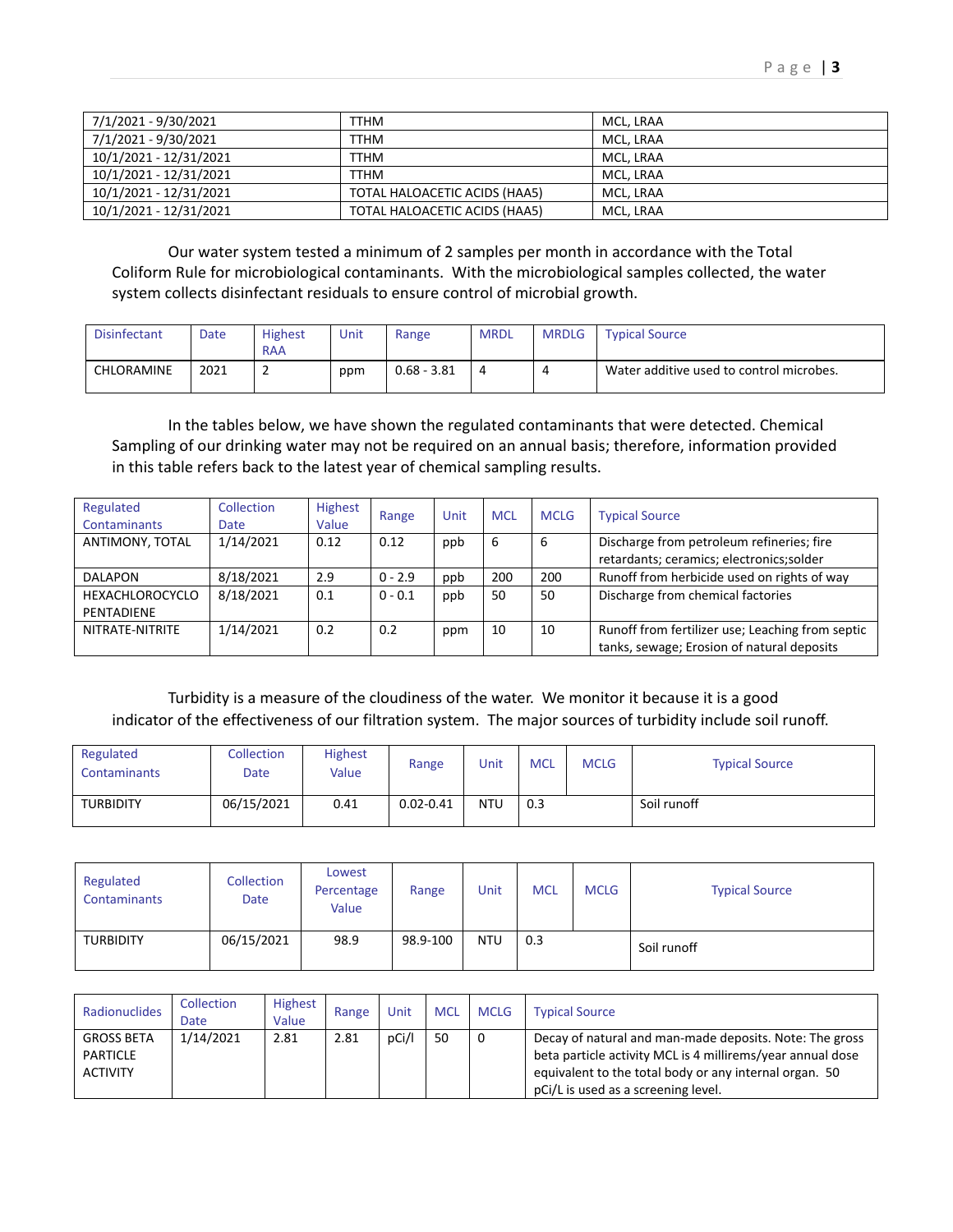| Lead and<br>Copper     | Date | 90 <sup>TH</sup><br>Percentile | Range   | Unit | <b>AL</b> | <b>Sites</b><br><b>Over AL</b> | <b>Typical Source</b>                                                                                        |
|------------------------|------|--------------------------------|---------|------|-----------|--------------------------------|--------------------------------------------------------------------------------------------------------------|
| COPPER,<br><b>FREE</b> | 2020 | 0.7                            | $0 - 1$ | ppm  | 1.3       | 0                              | Corrosion of household plumbing systems;<br>Erosion of natural deposits; Leaching from wood<br>preservatives |
| LEAD                   | 2020 |                                | $0 - 5$ | ppb  | 15        | 0                              | Corrosion of household plumbing systems;<br>Erosion of natural deposits                                      |

| <b>Disinfection</b><br><b>Byproducts</b> | Sample Point              | Period | <b>Highest</b><br><b>LRAA</b> | Range           | Unit | <b>MCL</b> | <b>MCLG</b> | <b>Typical Source</b>                        |
|------------------------------------------|---------------------------|--------|-------------------------------|-----------------|------|------------|-------------|----------------------------------------------|
| TOTAL HALOACETIC<br>ACIDS (HAA5)         | DAVIS SPRINGS TANK        | 2021   | 208                           | $65.9 -$<br>498 | ppb  | 60         |             | By-product of drinking<br>water disinfection |
| TOTAL HALOACETIC<br>ACIDS (HAA5)         | <b>HWY 784 AND HWY 71</b> | 2021   | 189                           | $70 -$<br>421   | ppb  | 60         |             | By-product of drinking<br>water disinfection |
| <b>TTHM</b>                              | DAVIS SPRINGS TANK        | 2021   | 127                           | $66.6 -$<br>199 | ppb  | 80         |             | By-product of drinking<br>water chlorination |
| <b>TTHM</b>                              | <b>HWY 784 AND HWY 71</b> | 2021   | 123                           | $68.9 -$<br>188 | ppb  | 80         |             | By-product of drinking<br>water chlorination |

| <b>Secondary Contaminants</b> | <b>Collection Date</b> | <b>Highest Value</b> | Range | Unit | <b>SMCL</b> |
|-------------------------------|------------------------|----------------------|-------|------|-------------|
| ALUMINUM                      | 1/14/2021              | 0.05                 | 0.05  | MG/L | 0.2         |
| CHLORIDE                      | 1/14/2021              | 17                   | 17    | MG/L | 250         |
| <b>IRON</b>                   | 1/14/2021              | 0.06                 | 0.06  | MG/L | 0.3         |
| MANGANESE                     | 1/14/2021              | 0.01                 | 0.01  | MG/L | 0.05        |
| PH                            | 1/14/2021              | 4.88                 | 4.88  | PH   | 8.5         |
| SULFATE                       | 1/14/2021              | 10                   | 10    | MG/L | 250         |

Unresolved Significant Deficiencies

+++++++++++++++Environmental Protection Agency Required Health Effects Language+++++++++++++++ Some people may be more vulnerable to contaminants in drinking water than the general population. Immuno‐compromised persons such as persons with cancer undergoing chemotherapy, persons who have undergone organ transplants, people with HIV/AIDS or other immune system disorders, some elderly, and infants can be particularly at risk from infections. These people should seek advice about drinking water from their health care providers. EPA/CDC guidelines on appropriate means to lessen the risk of infection by Cryptosporidium and other microbial contaminants are available from the Safe Drinking Water Hotline (800–426–4791).

Additional Required Health Effects Language:

Some people who drink water containing haloacetic acids in excess of the MCL over many years may have an increased risk of getting cancer.